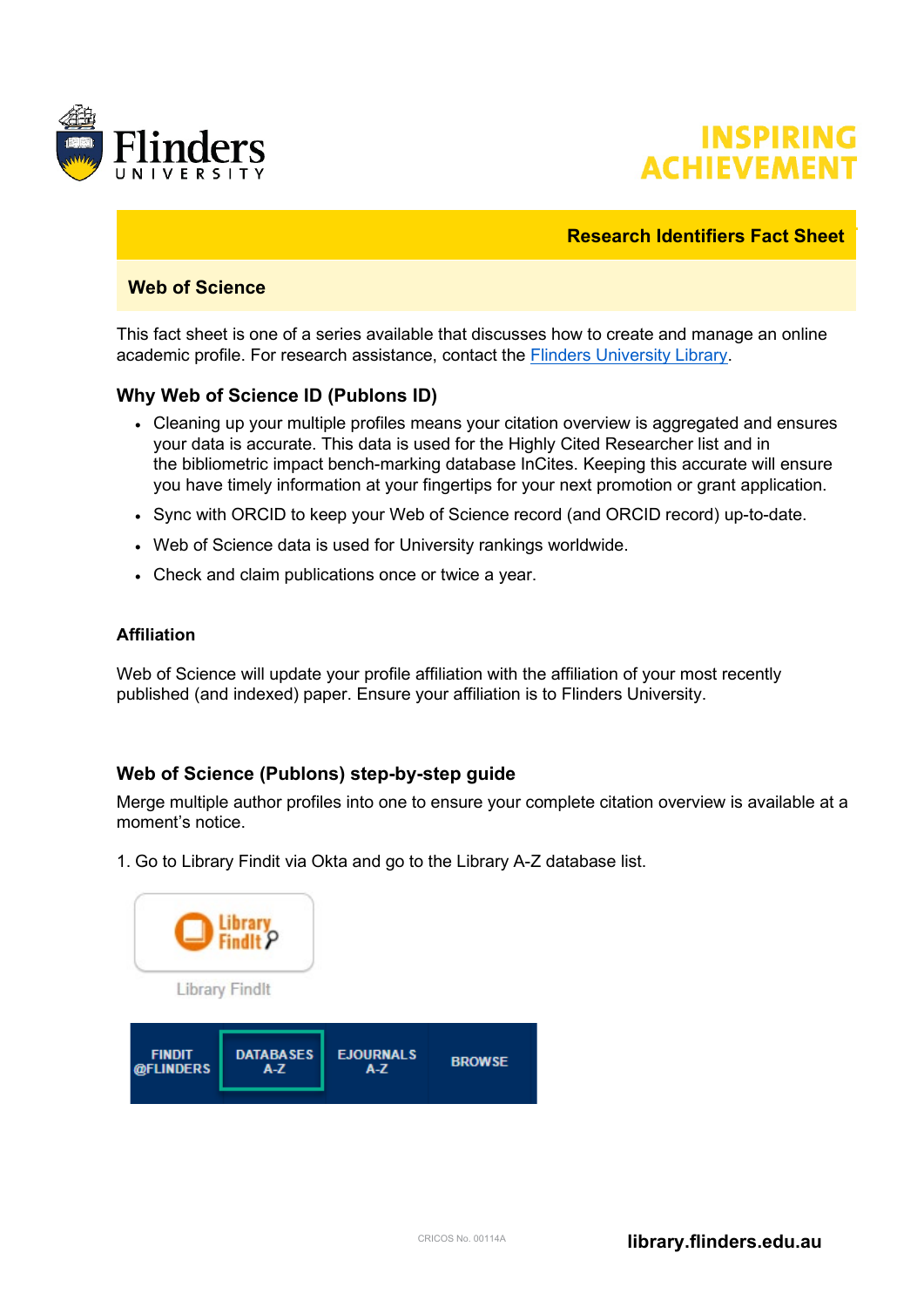2. Go to Web of Science via the Library A-Z database list.

| A-Z Databases: W<br>Find the best library databases for your research.                                                                                                                                                                                                                                  |                                    |                |              |                                                        |
|---------------------------------------------------------------------------------------------------------------------------------------------------------------------------------------------------------------------------------------------------------------------------------------------------------|------------------------------------|----------------|--------------|--------------------------------------------------------|
| Topics                                                                                                                                                                                                                                                                                                  | $\check{}$                         | Database Types | $\checkmark$ | Publishers/Platforms                                   |
| All:<br>A<br>в<br>Ε<br>Ð                                                                                                                                                                                                                                                                                | к                                  |                |              | presence of<br>$V$ $W$<br>v.<br>7 #<br><b>Beanston</b> |
| 22 Databases found for W                                                                                                                                                                                                                                                                                | Clear Filters/Browse All Databases |                |              |                                                        |
| W                                                                                                                                                                                                                                                                                                       |                                    |                |              |                                                        |
| $\mathbf{o}$<br>Web of Science or                                                                                                                                                                                                                                                                       |                                    |                |              | ۰¢                                                     |
| Alternative Name(s) & Keywords: WOS.                                                                                                                                                                                                                                                                    |                                    |                |              |                                                        |
| Web of Science is a multidisciplinary index to the journal literature of the sciences, social sciences, arts and humanities.<br>*Beta testing is available for the new interface of Web of Science. Preview the new site by selecting 'Click here to access the preview' from the WoS homepage.<br>more |                                    |                |              |                                                        |

3. In Author search look up last name and first name.

| <b>Basic Search</b><br>Author Search | Cited Reference Search<br>Advanced Search                                                                                                                                                                                               |      |
|--------------------------------------|-----------------------------------------------------------------------------------------------------------------------------------------------------------------------------------------------------------------------------------------|------|
| Name Search                          | Web of Science ResearcherID or ORCID Search                                                                                                                                                                                             |      |
|                                      | Search for an author to see their author record. An author record is a set of Web of Science Core Collection documents likely<br>authored by the same person. You can claim and verify your author record from your author record page. |      |
| Last name                            | First name and middle initial(s)                                                                                                                                                                                                        |      |
| craig                                | jamie                                                                                                                                                                                                                                   | Find |
|                                      |                                                                                                                                                                                                                                         |      |
|                                      | <b>JAMIE</b>                                                                                                                                                                                                                            |      |
|                                      | JAMIE E.                                                                                                                                                                                                                                |      |
|                                      | <b>JAMIE EVAN</b>                                                                                                                                                                                                                       |      |

4. Select the relevant author records. Select *View combined record*.

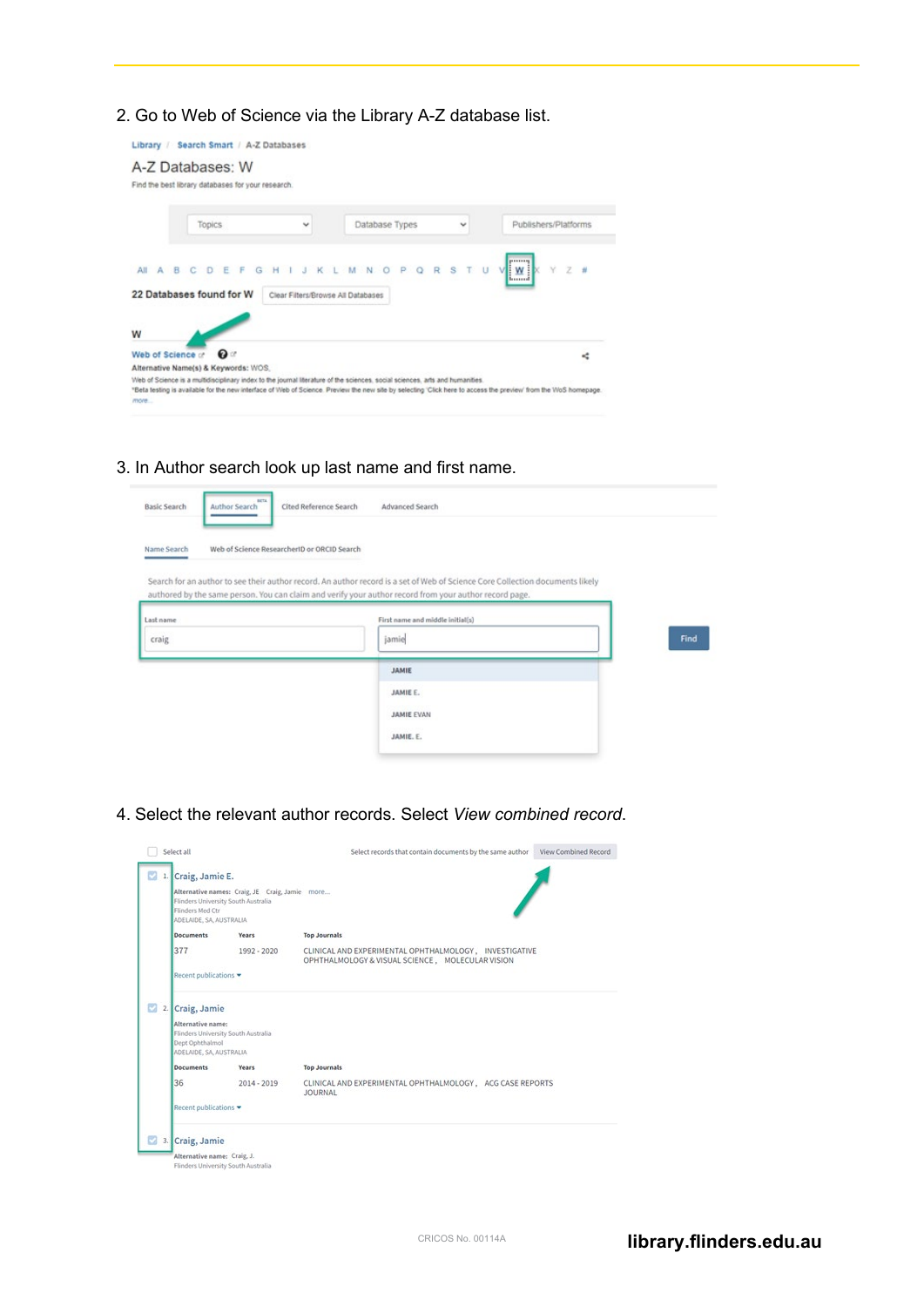5. Select Claim this record.

 $\bar{r}$ 



6. Follow link to create Publons ID and claim ownership of the records.

|                                                                                                                                                                       | Claim ownership of this Web of Science Author Record                                                                                                                                      |
|-----------------------------------------------------------------------------------------------------------------------------------------------------------------------|-------------------------------------------------------------------------------------------------------------------------------------------------------------------------------------------|
| Claim this record by registering for a new<br>Publons account or sign into Publons using<br>your Web of Science username and<br>password, and then confirm ownership. | Is this record not you but you want to<br>make some corrections?<br>If you see publication(s) on this record<br>written by someone other than this author,<br>help us correct the record. |
| <b>Claim This Record On Publons</b>                                                                                                                                   |                                                                                                                                                                                           |

7. In Publons, navigate to *My records > Publications*. Remove any incorrect publications (this will update Web of Science in due course too).

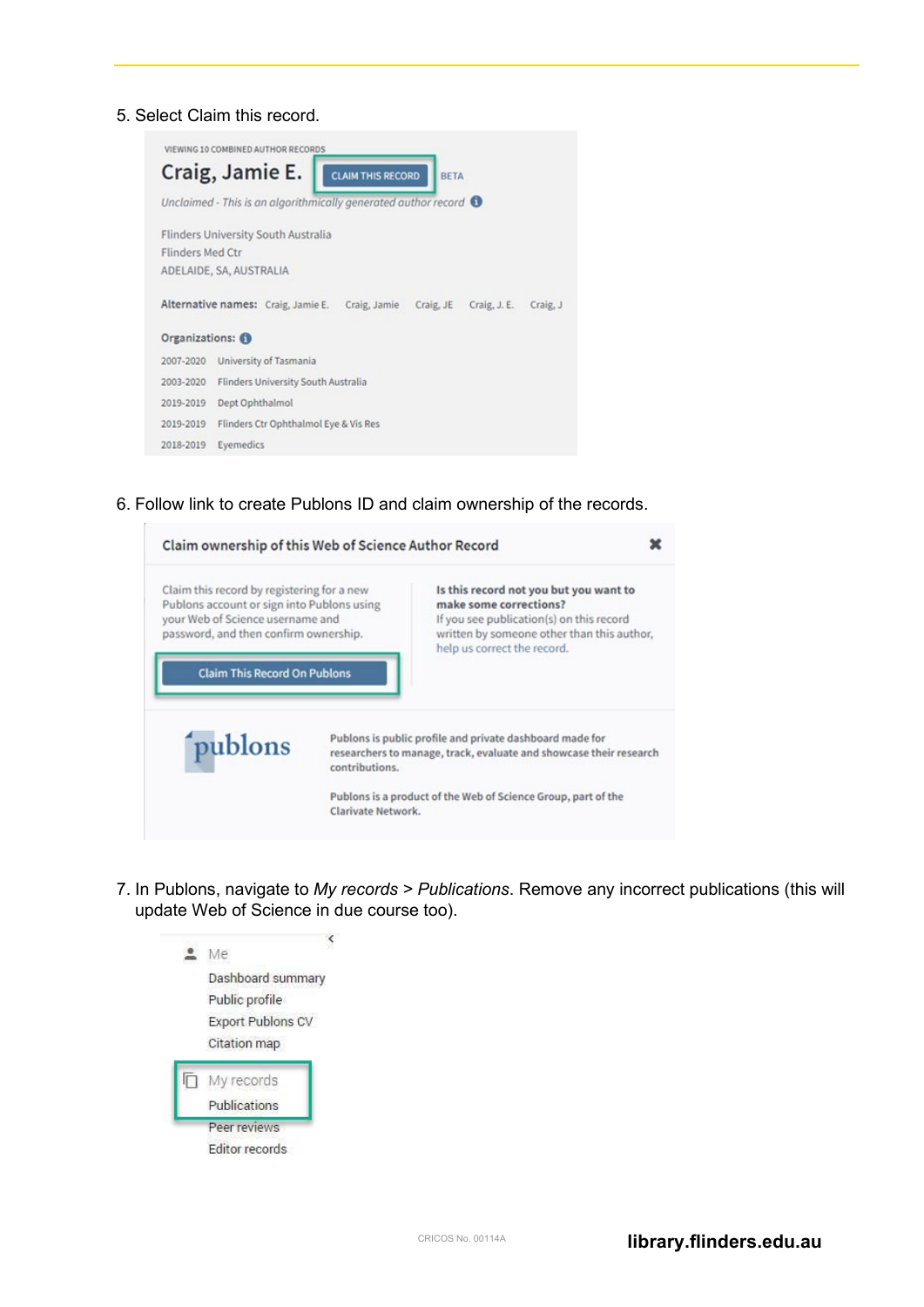8. In Publons, navigate to *Account*. Add your Flinders University affiliation.



# **Link Publons & ORCiD step-by-step guide**

1. In Publons, navigate to *Settings > Permissions*.